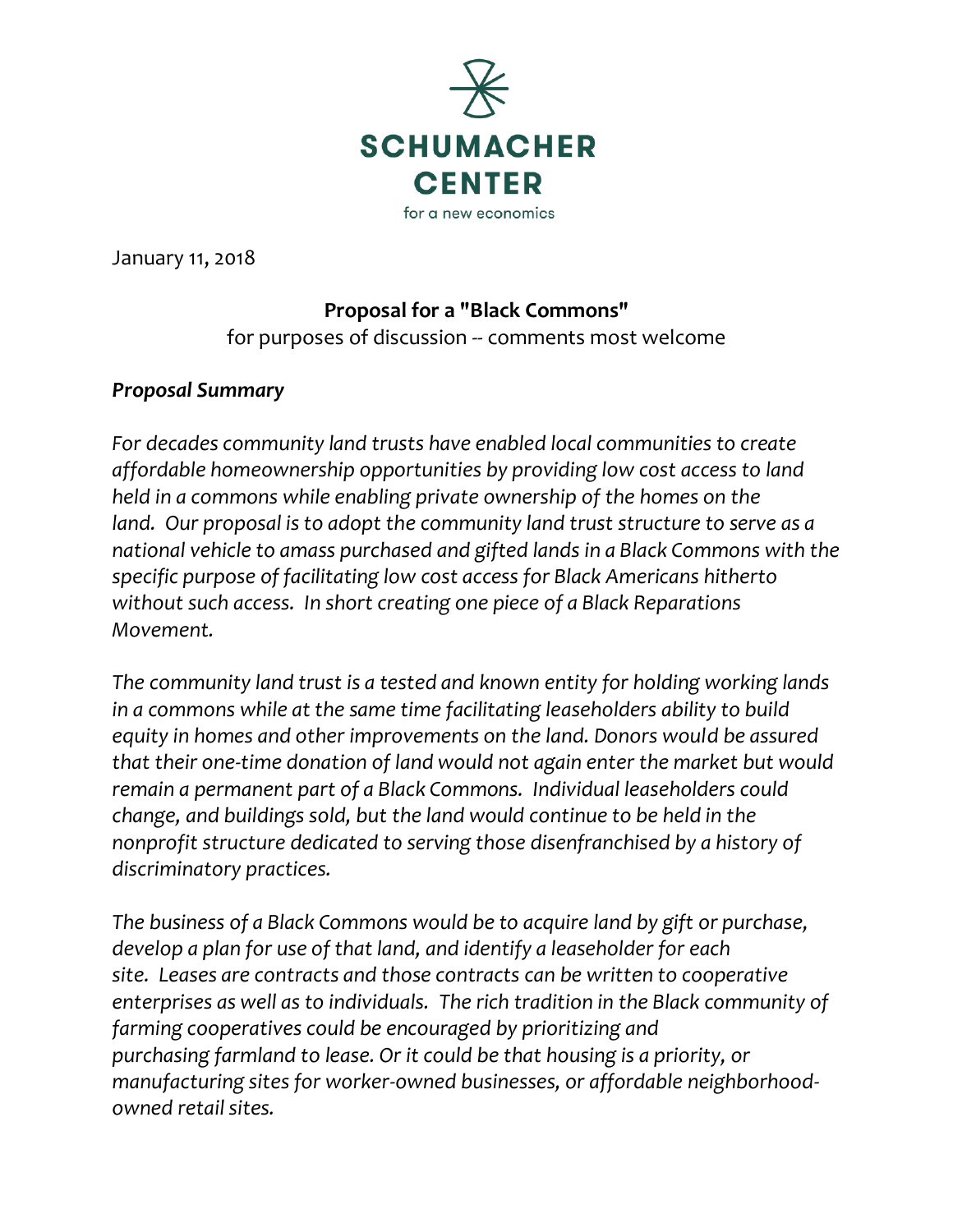*A Black Commons is a tool for community organizing as well as wealth building. A high-profile national board of directors could attract donations of land. Staff would require fluency in land use planning to shape long term leases that embody the donors' intentions while meeting the realities of leaseholders. Local community land trusts can serve as partners in the implementation.* 

## *Freeing the Land as well as a People*

*The creation of a Black Commons to hold land for Black Americans and the leasing of that land with equity rights in improvements, can provide some justice to a people that have been systematically excluded from ownership opportunities.*

*At the same time a highly visible initiative to form a Black Commons can be a powerful tool to educate a broader public about the enslavement of land held in private hands that led to inequities in the first place. By returning land to a Commons through the vehicle of community land trusts, a basic injustice in our economic system begins to be addressed. All need access to land to live, work, play, and create goods for one another. When land is privately held, it means owners benefit unfairly from the need of all for land. An imbalance occurs. Wealth accumulates disproportionately with all the related consequences. It is time to boldly address these issues at their core.*

### **Proposal**

### **Questions Posed by this Proposal**

For decades community land trusts have enabled local communities to create affordable homeownership opportunities by providing low cost access to land held in a commons while enabling private ownership of the homes on the land. Can the community land trust structure be adapted to serve as a national vehicle for amassing voluntary gifts of land held in a Black Commons with the specific purpose of facilitating low cost access for Black Americans hitherto without such access? In short can such an initiative be one piece of a Black Reparations Movement?

How and why is a community land trust an appropriate vehicle for this purpose?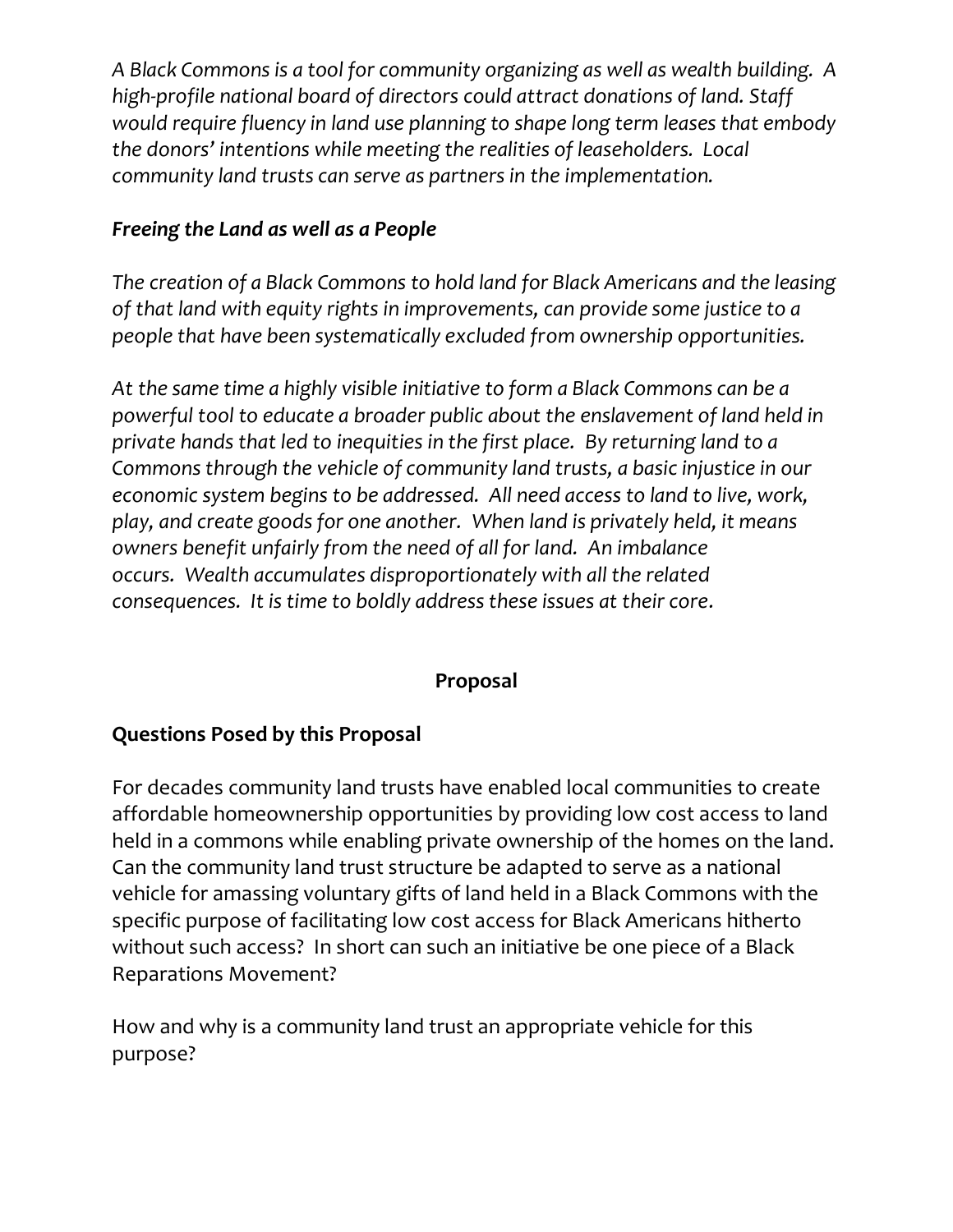Could the scope of land in a Black Commons go beyond housing sites to include farmland, manufacturing sites, retail and office space? What are the implications of this?

What organizations would best lead such an initiative?

How would a new national organization dedicated to holding land in a Black Commons be structured to give donors of land the security that their gifts would be used in perpetuity for the purpose described?

How would a national organization with such a specific focus relate to existing local and regional community land trusts with mandates to serve more diverse populations?

How to begin -- name, board, incorporation, initial funding, outreach, partnerships, building capacity to accept land, identifying users?

# **History of Cooperative Land Access**

Fifty years ago Fannie Lou Hamer, a leading figure in the Civil Rights movement, together with others purchased 680 acres of Mississippi Delta land, which they named "Freedom Farms." The goal was to provide access to land so that Blacks could grow their own food cooperatively. She and her colleagues planted snap beans, squash, butter beans, peas and cucumbers. As a complement to the farm Mrs. Hamer created a "pig bank." Beginning with 35 gilts and five boars, she gave pregnant pigs to Delta families who agreed to care for them, return the mother pig to the bank, and keep the remaining piglets as dividends. "When you've got 400 quarts of greens and gumbo soup canned for the winter, nobody can push you around or tell you what to say or do," Mrs. Hamer said.

There is a recognized tradition in Black communities of organizing around cooperative land access. Two years earlier, in 1967 in Albany, Georgia, Robert Swann, a pacifist and builder who later founded the Schumacher Center for a New Economics, joined Slater King, President of the Albany Movement and a civil rights activist, out of a common concern to provide access to land for Black farmers in the rural South.

They contracted to purchase a 5,000 acre farm and began a planning process with local residents to structure ownership and plan a settlement of homes and farm buildings. As part of their research they traveled to Israel to study the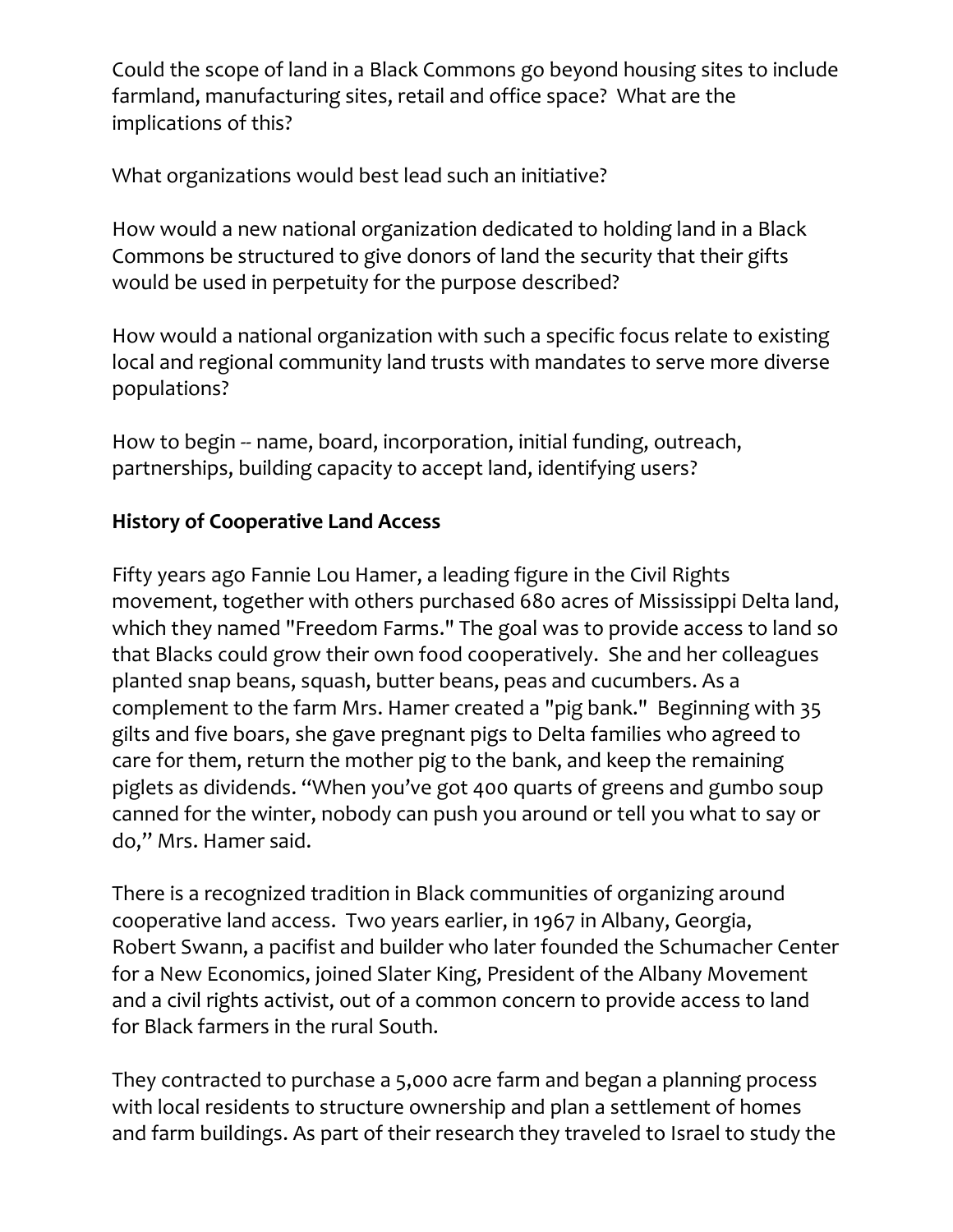legal documents of the Jewish National Fund that separates ownership of land from the ownership of buildings on the land. Charles Sherrod, an organizer for the Student Nonviolent Coordinating Committee, and his wife Shirley Sherrod were part of that group. New Communities, Inc., the first community land trust, was formed out of those [planning meetings.](https://centerforneweconomics.org/publications/a-new-community-for-southwest-georgia/) The story of its creation and its struggle, including a "mysterious" car accident that killed key leaders of the initiative, is detailed in the 1972 publication, *The Community Land Trust: A Guide to a New Model for Land Tenure in America* by Bob Swann and others [available](http://www.centerforneweconomics.org/sites/default/files/CLTbookCondensed.pdf)  [in pdf form here.](http://www.centerforneweconomics.org/sites/default/files/CLTbookCondensed.pdf)

The movement has since grown to include nearly [200 community land trusts](https://centerforneweconomics.org/apply/community-land-trust-program/directory/) throughout the US and is widely understood as the best model for developing permanently affordable homeownership opportunities in regions where land prices are escalating.

### **Community Land Trusts**

The "classic" community land trust is a democratically-governed, regionally based, open membership non-profit corporation that acquires land and interests in land. Through an inheritable and renewable long-term lease, the trust essentially removes land from the speculative market and facilitates use for multiple purposes such as workforce housing, village improvement, sustainable agriculture, and recreation. Individual and organizational leaseholders own the buildings and other improvements on the land created by their labor and investment, but do not own the land itself.

The community land trust retains an option to repurchase any building coming up for sale at current replacement value adjusted for deterioration. Leaseholders are able to recoup their equity in any buildings and improvements when they leave, but not the escalating value of the land itself. Rather that land value, created by the common need of others for land, is held in perpetuity on behalf of the regional community. The community land trust resells the buildings at their replacement value and writes a new lease to the new building's owner.

Swann saw the community land trust movement as a method for broad based land reform. He was a self-trained economist and understood the Natural Commons -- Earth, Air, Fire (the minerals), and Water as our Common Wealth, needed by all. To hold the commons in private ownership gives an unfair advantage to the titleholder who can charge "rent" for their use – an "unearned increment," to use the phrase of Henry George. This economic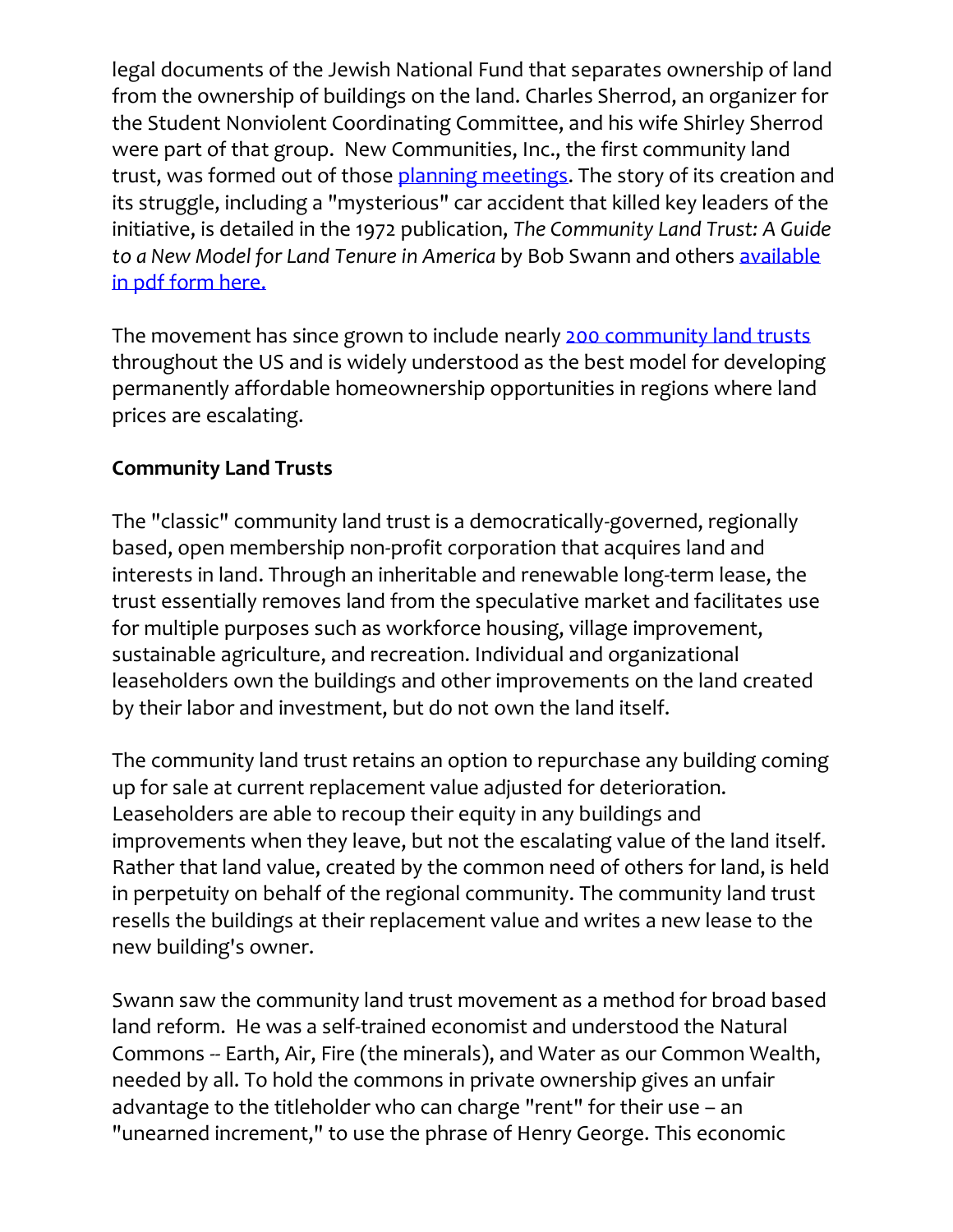advantage is one of the key reasons for inordinate disparities in wealth accumulation.

At the same time a regulation of use is necessary and a means for collecting income from that use is key to ensuring common benefit. He imagined community land trusts as a way to hold and manage natural resources as a commons on behalf of the inhabitants of a particular place. The modest lease fees are used to purchase additional lands so that others have access.

He had seen earlier well-intentioned experiments in which the users of the land were at the same time the sole members of the board of directors of the corporation owning the land. He observed that as land rose in market value, there was pressure on these self-interested directors to change the rules and sell out, benefitting privately on what was to be a community asset.

As a result he came up with a three-part structure for the board of directors, which is the common form for a community land trust. One third of the board is elected by users of the land -- a fair, but not majority interest on the board, to prevent self-interested changing of the lease terms. One third is elected from the general membership -- those who support the purposes of the land trust or who themselves need land access. This keeps the organization dynamic, looking for new land and with an eye to the most pressing needs in the region whether that be affordable housing or affordable access to farmland or maintaining affordability of downtown sites for locally owned businesses. Then another third of the board is appointed by the first two thirds from the professional community, bringing needed skills such as legal skills, financing, construction, and land use planning.

### **Tax Status of Community Land Trusts**

The essential role of a community land trust (CLT) is to acquire land by gift or purchase, develop a land use plan for each site meeting both environmental and community criteria (such as affordable housing), and then leasing the sites at normally below market rates for the purposes described. This leasing of land is not by itself understood as a tax-exempt activity. So to achieve taxexempt status and qualify for Community Development Financial Institutions funding, many CLTs have purposely chosen to serve only the poor -- thereby qualifying as a charity. This has meant a narrow focus on affordable housing, rather than the broader based land reform intended by the founders of the movement.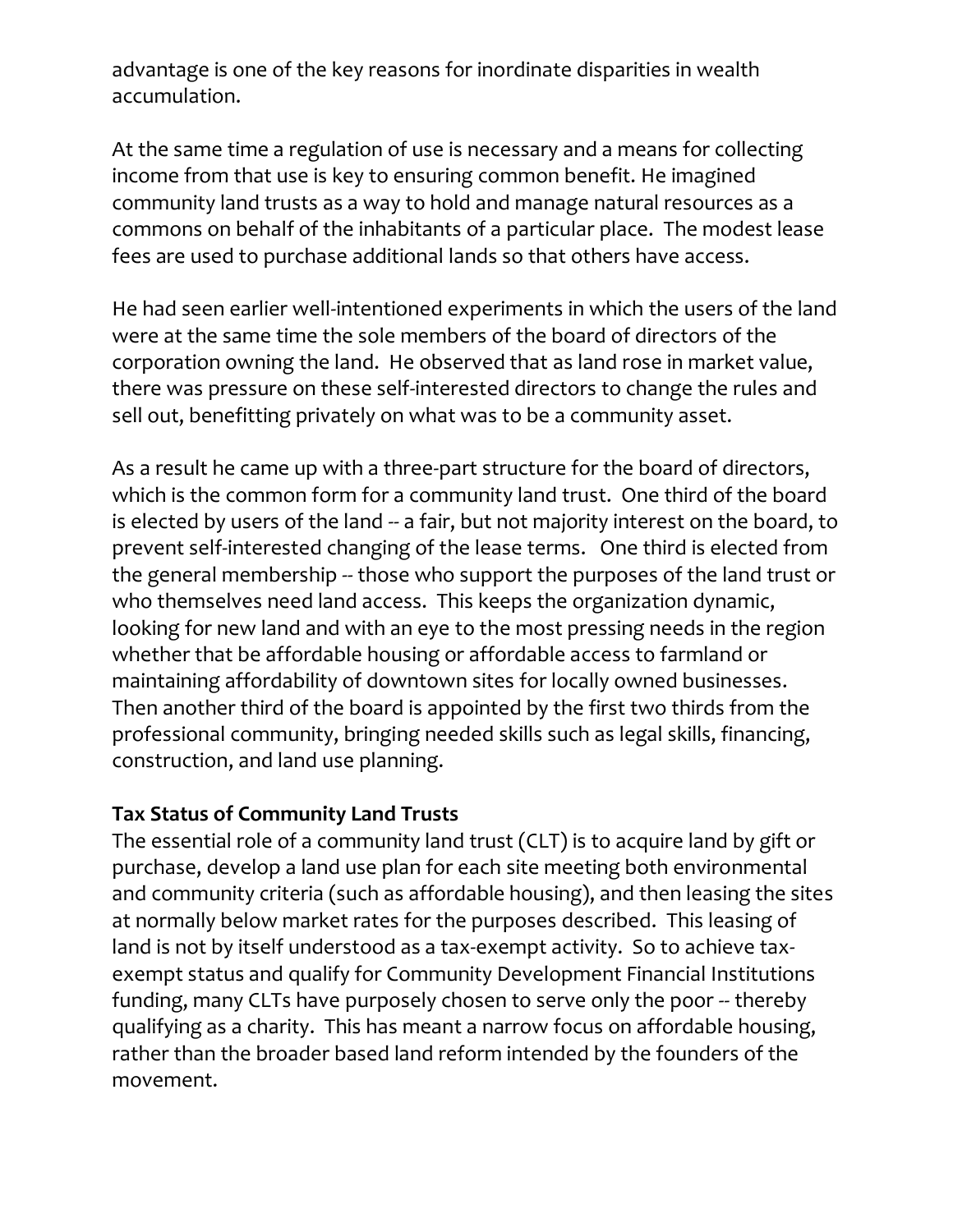Community land trusts in poverty stricken inner cities are able to add retail sites and manufacturing sites to lands they steward while maintaining tax-exempt status because it is argued that their activities contribute to overall neighborhood development of a poor population. The most vibrant example of this is Dudley Street Neighborhood Initiative in Roxbury, Massachusetts (dsni.org).

In the Berkshire region of Massachusetts, the Community Land Trust in the Southern Berkshires (CLTSB), a state chartered non-profit has operated for 37 years without tax-exempt status because it did not want to be limited to serving the poor. Founded by Bob Swann, the CLTSB held that it was not just the poor who should not speculate on land; no one should. So it created an organization that could hold and lease all kinds of land without respect to income, though it put a priority on leasing to year round residents who could not afford high land costs in the region. Nor did CLTSB want to have to "kick out" leaseholders whose incomes improved in part because of stable housing.

Without the advantage of donations, the CLTSB had to partner with taxexempt organizations to accomplish its goals. Most notably was a partnership with The Nature Conservancy to purchase [Indian Line Farm,](https://centerforneweconomics.org/apply/community-land-trust-program/indian-line-farm/) the first Community Supported Agriculture (CSA) farm in the country. TNC held wetlands abutting the farm when it came up for sale after the tragic death of its owner, Robyn VanEn. Most likely the farm would have been sold for a second or third home in this vacation home region -- a bigger house releasing more effluents in the wetlands.

The regional staff at TNC wanted the farm to stay in cultivation, but TNC did not want to manage a working farm. Its strength was in overseeing wild lands, not barns and homes and fences and all the problems associated with such use. TNC also understood that if a farmer were to farm with all their heart and soul, that farmer would want equity in improvements made -- not just to buildings, but to the soil and the addition of perennial stock. However TNC's tax status prevented it from giving equity to lessees of land it owned as that would be using its special status to benefit an individual.

CLTSB had experience in writing and managing leases with equity and had a track record with local banks of making mortgages on leased land, but its tax status prevented it from receiving donations to purchase land. In 1997 a partnership was formed to save Indian Line Farm as a working farm. CLTSB entered a contract to purchase the farm and launched a fundraising campaign with donations going to TNC. At closing on the farm TNC made a donation to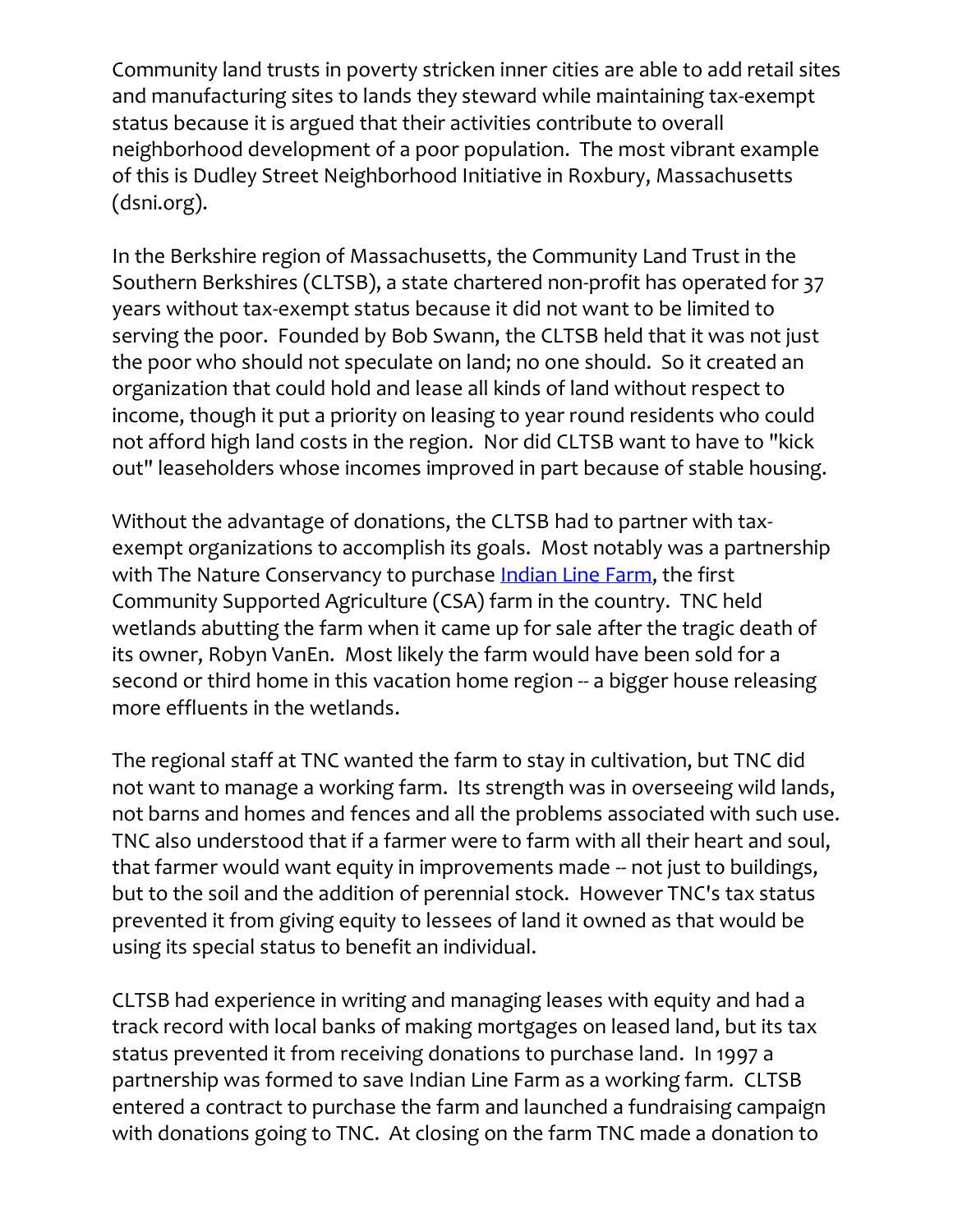CLTSB from monies raised so CLTSB could purchase the land value; TNC additionally purchased a conservation easement limiting how the land could be used; and two farmers took out a mortgage to purchase the home and barns. The 98-year lease from CLTSB to the farmers was negotiated between CLTSB, TNC, and the farmers to address the interests of each.

In 2015 CLTSB incorporated a sister tax-exempt organization the [Berkshire](http://berkshirecommunitylandtrust.org/)  [Community Land Trust](http://berkshirecommunitylandtrust.org/) (BCLT). Its 501c3 application included holding land for education, economic development, workforce housing, recreation, natural resource protection, historical value, and included maintaining the character of Main Streets. The CLTSB then applied for, and received, 501c2 status as a title holding corporation for its sister 501c3.

That means that the BCLT can receive tax-exempt gifts of land or money to purchase land, place restrictions on how the land is used, and then turn it over to the CLTSB to manage on its behalf. At the end of the year all income, above expenses of CLTSB, must be returned to BCLT in order that the income from leasing is not taxed.

Note that the CLTSB does not ask for exclusion from local property taxes as such taxes support basic services such as schools, roads, police, fire, and ambulance needed and used by all leaseholders.

# **Application to Forming of a Black Commons**

The community land trust is a tested and known entity for holding land in a commons while at the same time facilitating leaseholders ability to build equity in homes and other improvements on the land. Donors to a Black Commons would not want to see title to land simply given over to individuals who might then quickly cash in on its value, placing the land again in the open market. The assurance that the one time donation would contribute to the long-term wealth of a Black Commons is an important reason for employing the CLT model.

At the same time the CLT model is flexible. Leases are contracts and those contracts can be written to cooperative enterprises as well as to individuals. The rich tradition in the Black community of farming cooperatives could be encouraged and suitable sites prioritized. The underlying feature is that the land itself, and with it the land's value, remains in the Commons.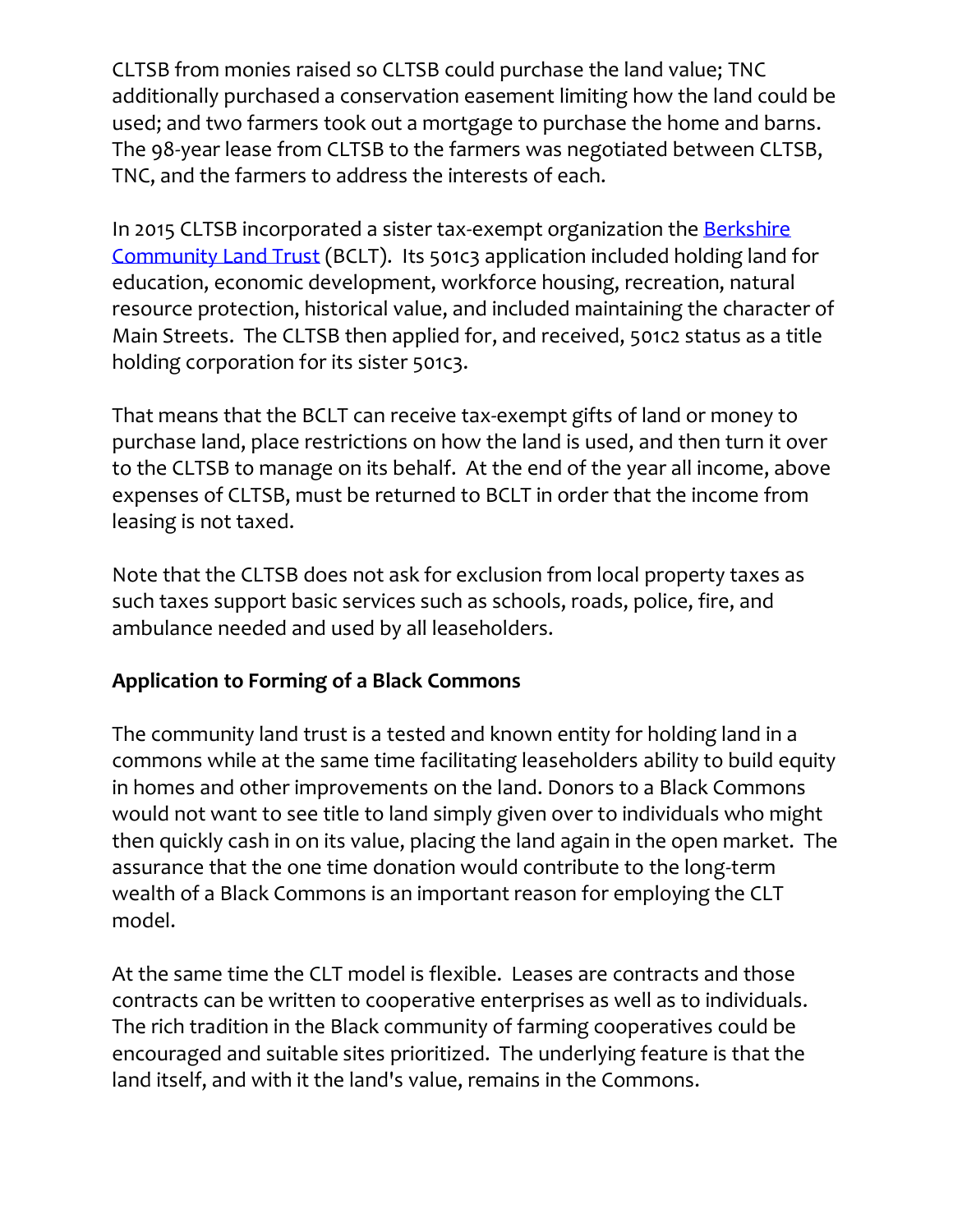While community land trusts are regional in scope with a board elected from the region -- this may be too narrow a field for the launch of a Black Commons. To bring attention and credibility to such a new venture would necessitate forming a national level non-profit led by respected figures in the Black community. Taking a lead from the Berkshire Community Land Trust, a Black Commons, Inc. would best be multi-purposed holding land for education, economic development, workforce housing, recreation, natural resource protection, historic preservation, and maintaining the character of Main Streets.

As a 501c3 it could accept donations of land and funds to purchase lands. It would then be the role of Black Commons, Inc. staff to designate the specific use of each donated site according to priorities established by the Board of Directors (cooperative farming, low cost housing, Black-owned business locations).

A national organization would be a cumbersome entity to manage lease agreements, so we propose that sites in the Commons be turned over to existing local and regional community land trusts to manage as instructed. Black Commons, Inc. could retain the right to repurchase buildings that come up for sale, resell, and instruct the writing of a new lease to the new building owners.

But existing community land trusts may not meet the need for all lands donated. A Black Commons, Inc. should be prepared to help found new CLTs in locations without such a local partner. Or it might want to take on managing some leases directly. This would mean founding a sister 501c2 organization to hold lands and write leases that offer equity to leaseholders. The 501c3 would be prohibited from doing this itself as it would be using its tax-exempt status to benefit private individuals.

Another question arises. CLTs are structured to have a board representative of its region. That means boards not exclusively Black. The control of sites would remain with the Black led Black Commons, Inc. through the mechanism of the option to purchase at resale, but donors should thoroughly understand this possibility. Of course Black Commons, Inc. could organize multiple regional 501c2 organizations specifically with all Black members on the boards -- but this would require a huge undertaking.

Donors might want to donate land with buildings on it. Black Commons, Inc. could sell the buildings to leaseholders of the land, achieving funding to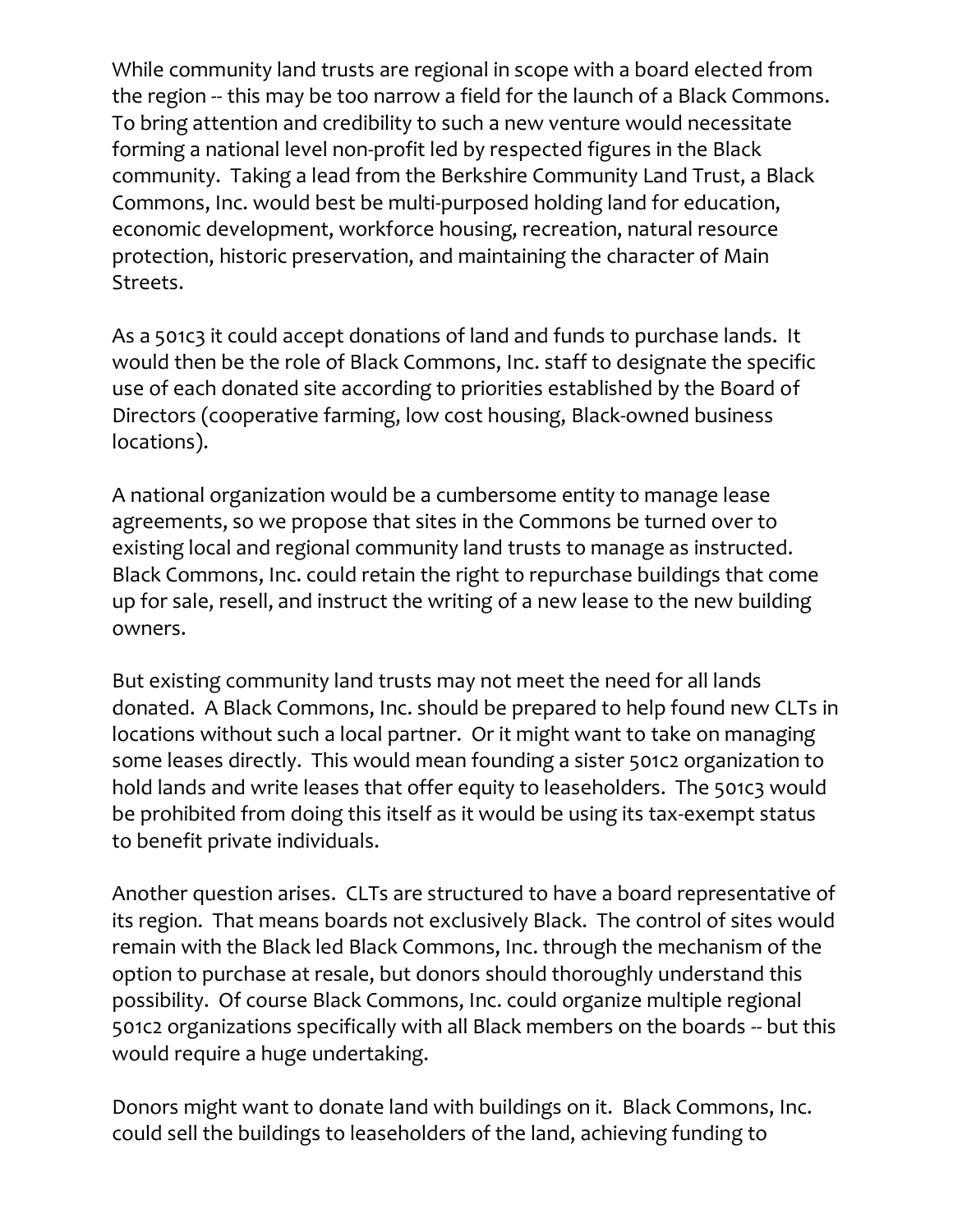purchase more land -- perhaps land meeting priority concerns. Or the buildings could be partially donated/partially sold to leaseholders to make them more affordable. All of this would need to be worked out site by site.

Ideally the board of a Black Commons, Inc. would have representation in different parts of the country with board members well connected to regional organizations and able to meet with regional donors. In the long run it would be preferable to have a Black Commons Northwest, Southwest, Northeast, Midwest, etc. But again to get started and gain attention to the concept and trust in the execution -- one national organization.

Such an organization cannot passively wait for donations. A vigorous outreach program and a staff able to evaluate best use of donated sites are essential. A Black Commons, Inc. will be a marriage broker between people wanting access to land and sites available. That will mean interviewing potential users of land, educating them about a lease agreement that separates ownership of land from ownership of buildings on the land, and vetting users capacity to manage a site. Farmland needs a farmer, not a doctor. A retail site is there to house a successful local business.

The business of a Black Commons is to acquire land by gift or purchase, develop a plan for use of that land, and identify a leaseholder for the site. Much of this can be in cooperation with local partners and local community land trusts, but board members will need a fundamental understanding and fluency with these processes and be able to direct staff to carry through on the potential.

#### **Freeing the Land as well as a People**

The creation of a Black Commons to hold land for Black Americans and the leasing of that land with equity rights in buildings and other improvements, can provide some justice to a people systematically excluded from ownership opportunities. At the same time a highly visible initiative to form a Black Commons can be a powerful tool to educate a broader public about the enslavement of land held in private hands. By returning land to a Commons through the vehicle of community land trusts, a basic injustice in our economic system begins to be addressed. All need access to land to live, work, play, and create goods for one another. When land is privately held, it means owners benefit unfairly from the need of all for land. An imbalance occurs. Wealth accumulates disproportionately with all the related consequences. It is time to boldly address these issues at their core.